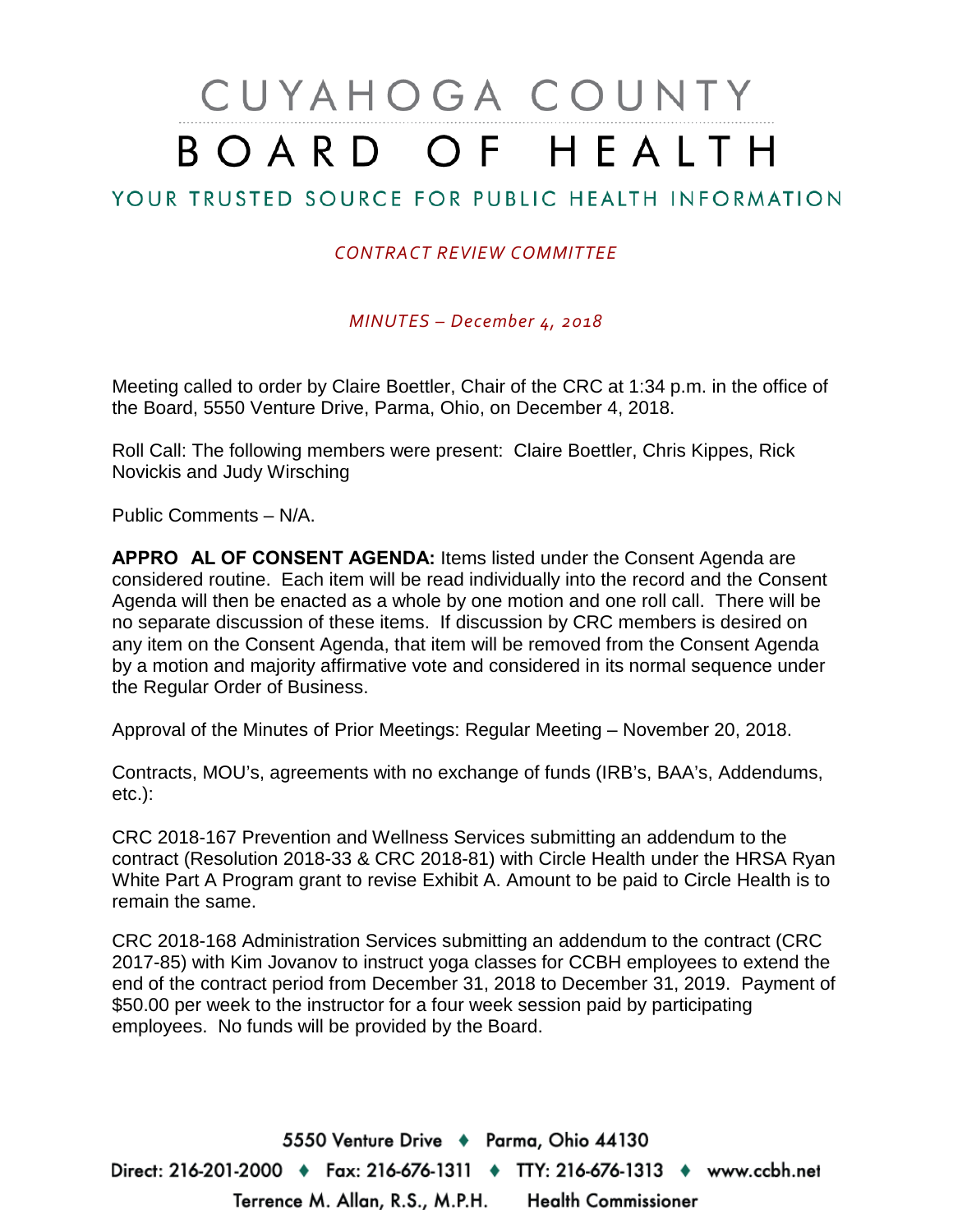CRC 2018-169 Epidemiology, Surveillance and Informatics Services submitting a data use agreement with Dr. Na'Tasha Evans, Assistant Professor at Kent State University, to allow CCBH access to data from November 28, 2018 until all data provided is destroyed or returned. No exchange of funds.

It was moved by Rick Novickis, seconded by Judy Wirsching, that the consent agenda, including the minutes of the November 20, 2018 CRC meetings be approved.

The Secretary called the roll:

Ayes: Claire Boettler, Chris Kippes, Rick Novickis and Judy Wirsching

### **CONTRACTS AND A ARDS:**

Tabled Items

CRC 2018-100 7208 Broadview Rd. Parma, Ohio 44134

No action at this time.

CRC 2018-123 7454 Bronson Rd. Olmsted Township, Ohio 44138

No action at this time.

CRC 2018-142 Epidemiology, Surveillance and Informatics Services submitting an agreement with the Association of Ohio Health Commissioners (AOHC) to secure an emergency preparedness consultant from July 1, 2018 to June 30, 2019. Amount to be paid to AOHC is not to exceed \$5,500.00.

Purpose: To allow AOHC to secure an emergency preparedness consultant on behalf of CCBH to serve as a liaison for emergency preparedness planning functions as outlined by the BTeam.

Funding Source: 100% reimbursable through the FY2019 PHEP grant

No action at this time.

CRC 2018-159 Housekeeping & Facility Maintenance Services RFP# 2018-01

It was moved by Chris Kippes, seconded by Rick Novickis that the following quotes

5550 Venture Drive + Parma, Ohio 44130

Direct: 216-201-2000 ♦ Fax: 216-676-1311 ♦ TTY: 216-676-1313 ♦ www.ccbh.net

Terrence M. Allan, R.S., M.P.H. **Health Commissioner**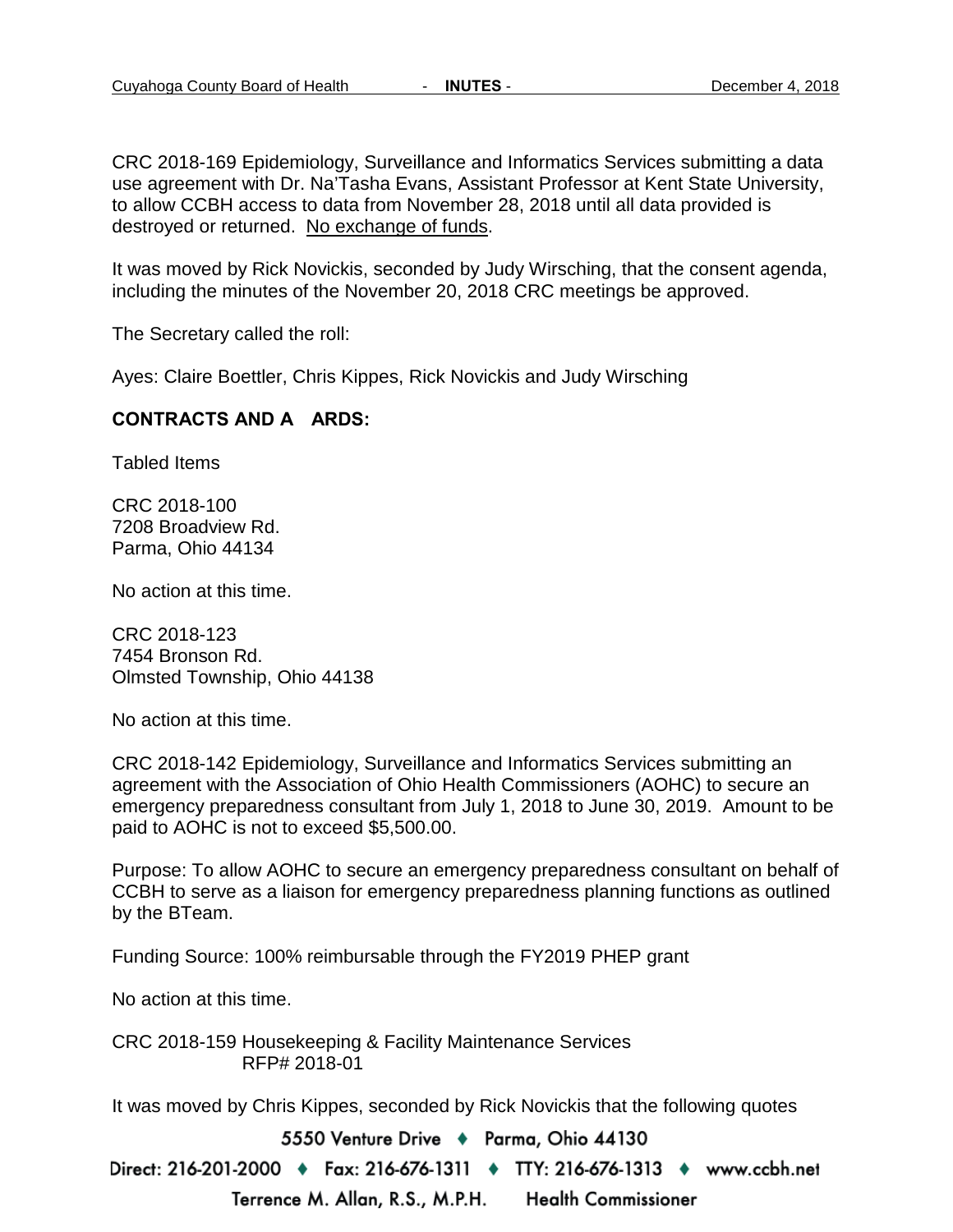(CRC 2018-159) in response to RFP #2018-01 for Housekeeping & Facility Maintenance Services be accepted as the lowest and best, and a recommendation to award a contract to Hott Associates, Inc. be submitted to the Board for approval (ref. enclosed).

The Secretary called the roll:

Ayes: Claire Boettler, Chris Kippes, Wallace Chambers and Judy Wirsching

CRC 2018-160 27912 Pergl Rd. Solon, Ohio 44139

No action today.

CRC 2018-161 27605 Pergl Rd. Glenwillow, Ohio 44139

No action today.

CRC 2018-162 6845 Richmond Rd. Glenwillow, Ohio 44139

No action today.

New Items For Review

Bid/Quote Openings ≥ \$25,000.00

None

Bid/Quote Openings < \$25,000.00

Household Sewage Program Bid Opening presented by: Nate McConoughey

It was moved by Judy Wirsching, seconded by Rick Novickis that the following quote (CRC 2018-170) for 27389 Cook Rd., Olmsted Township, Ohio 44138 be accepted as the lowest and best, and a contract be awarded to Bull Construction Services in the amount of \$7,550.00 (Total project cost including tap in/sewer connection fee is \$12,550.00) (ref. enclosed).

The Secretary called the roll:

5550 Venture Drive + Parma, Ohio 44130 Direct: 216-201-2000 ♦ Fax: 216-676-1311 ♦ TTY: 216-676-1313 ♦ www.ccbh.net Terrence M. Allan, R.S., M.P.H. **Health Commissioner**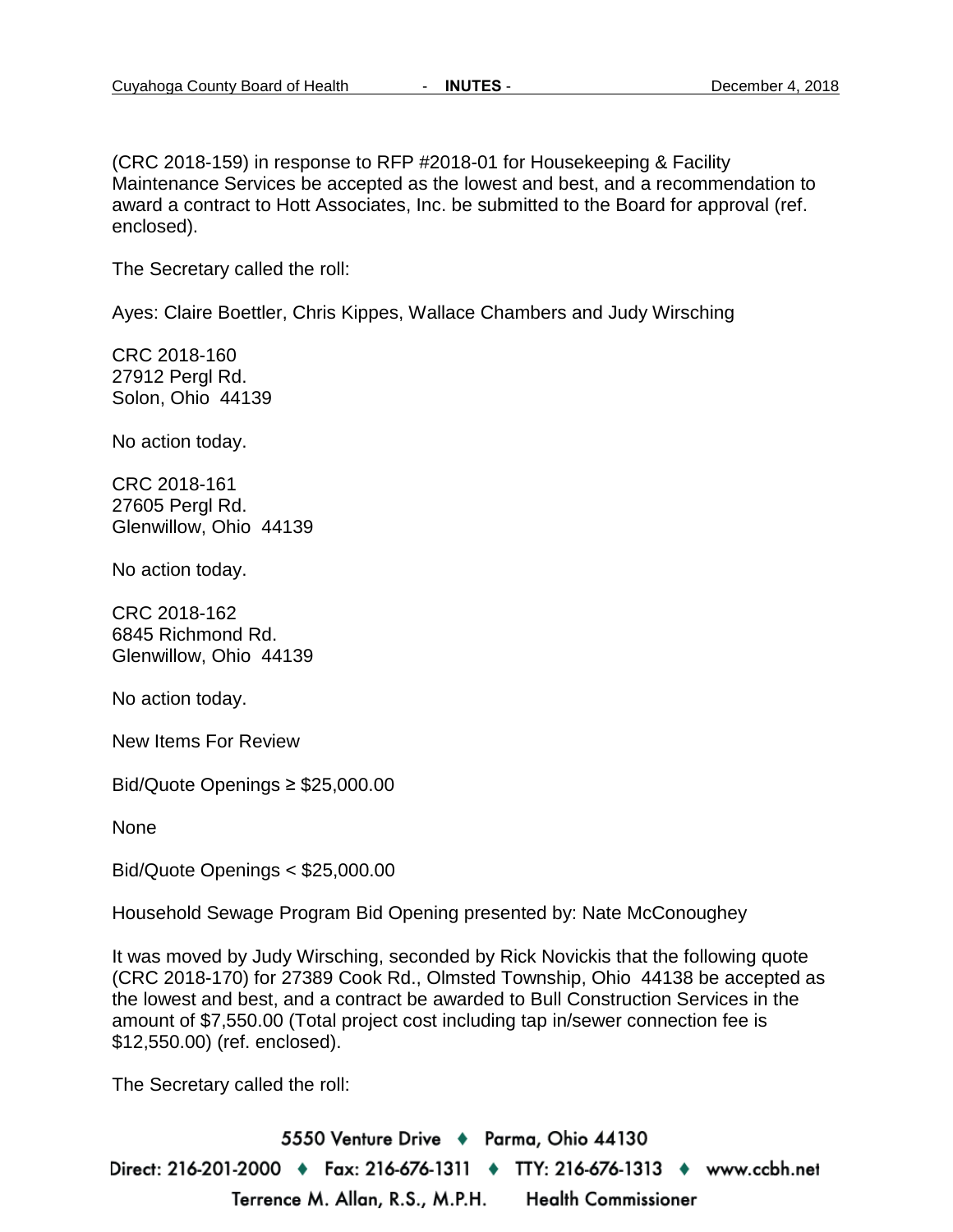Ayes: Claire Boettler, Chris Kippes, Rick Novickis and Judy Wirsching

It was moved by Chris Kippes, seconded by Claire Boettler that the following quote (CRC 2018-171) for 27397 Bagley Rd., Olmsted Township, Ohio 44138 be accepted as the lowest and best, and a contract be awarded to KMU Trucking & Excavating in the amount of \$6,750.00 (Total project cost including tap in/sewer connection fee is \$11,750.00) (ref. enclosed).

The Secretary called the roll:

Ayes: Claire Boettler, Chris Kippes, Rick Novickis and Judy Wirsching

It was moved by Rick Novickis, seconded by Judy Wirsching that the following quote (CRC 2018-172) for 8542 Riverview Rd, Brecksville, Ohio 44141 be accepted as the lowest and best, and a contract be awarded to Bull Construction Services in the amount of \$13,700.00 (ref. enclosed).

The Secretary called the roll:

Ayes: Claire Boettler, Chris Kippes, Rick Novickis and Judy Wirsching

CRC 2018-173 24421 Barrett Rd. Olmsted Township, Ohio 44138

Item CRC 2018-173 was tabled due to no bids being received. The RFQ has been reissued.

Expenditures: Contracts up to \$25,000.00

It was moved by Chris Kippes, seconded by Claire Boettler that the addendums (CRC 2018-174) to the to the following contracts (Resolutions 2018-53 & 2018-79 & 2018-107 & 2018-141) under the HRSA Ryan White Part A Program grant be approved:

|                                                  | Amount to be paid |             |  |
|--------------------------------------------------|-------------------|-------------|--|
|                                                  | to not to exceed  |             |  |
|                                                  | From              | l o         |  |
| Department of Senior and Adult Services          | \$31,352.00       | \$51,352.00 |  |
| <b>Family Planning Services of Lorain County</b> | \$15,375.00       | \$16,887.00 |  |
| <b>Tech Logix Systems</b>                        | \$50,000.00       | \$57,000.00 |  |

Presented by: Claire Boettler

Purpose: To provide services to low-income, uninsured and underinsured HIV positive persons.

5550 Venture Drive + Parma, Ohio 44130 Direct: 216-201-2000 ♦ Fax: 216-676-1311 ♦ TTY: 216-676-1313 ♦ www.ccbh.net Terrence M. Allan, R.S., M.P.H. **Health Commissioner**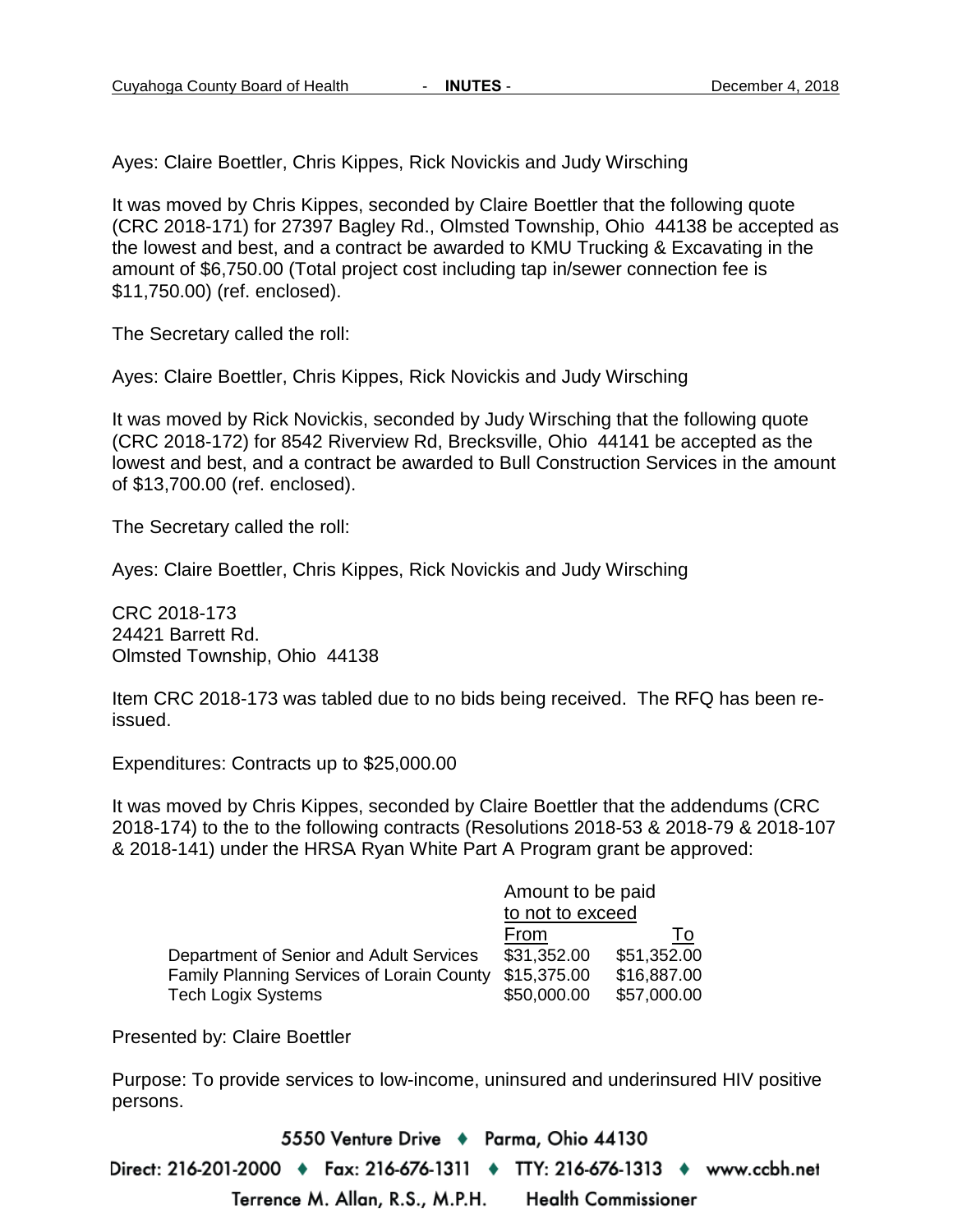Funding Source: 100% reimbursable through the FY2019 HRSA Ryan White grant.

The Secretary called the roll:

Ayes: Claire Boettler, Chris Kippes, Rick Novickis and Judy Wirsching

It was moved by Judy Wirsching, seconded by Rick Novickis that the addendum (CRC 2018-175) to the contract with Alyssa Wagner-Sherer (CRC 2018-155) under the 2018/2019 Women in Recovery (WIRe) to increase the amount paid to Alyssa Wagner-Sherer from \$12,337.00 to \$14,377.11 be approved.

Presented by: Andrew Heffron

Purpose: To serve as the Certified Nurse Practitioner for the Cuyahoga County Board of Health Family Planning Clinic.

Funding Source: 100% reimbursable through the FY2018 WIRe grant.

The Secretary called the roll:

Ayes: Claire Boettler, Chris Kippes, Rick Novickis and Judy Wirsching

It was moved by Judy Wirsching, seconded by Chris Kippes that the contract (CRC 2018-176) with Premier Protective Services, Inc. for security services from January 1, 2019 through December 31, 2020 be approved. Premier Protective Services, Inc. will be reimbursed for security services provided at the rate of \$15.88 per hour for regular hours and \$23.82 per hour for overtime hours.

Presented by: Rebecca Burke

Purpose: To provide unarmed security guard services at CCBH's facility as scheduled by CCBH.

Funding Source: 100% funded through CCBH General Revenue.

The Secretary called the roll:

Ayes: Claire Boettler, Chris Kippes, Rick Novickis and Judy Wirsching

Revenue Generating Agreements up to \$25,000.00

None

Contract Rescissions

5550 Venture Drive + Parma, Ohio 44130

Direct: 216-201-2000 ♦ Fax: 216-676-1311 ♦ TTY: 216-676-1313 ♦ www.ccbh.net Terrence M. Allan, R.S., M.P.H. **Health Commissioner**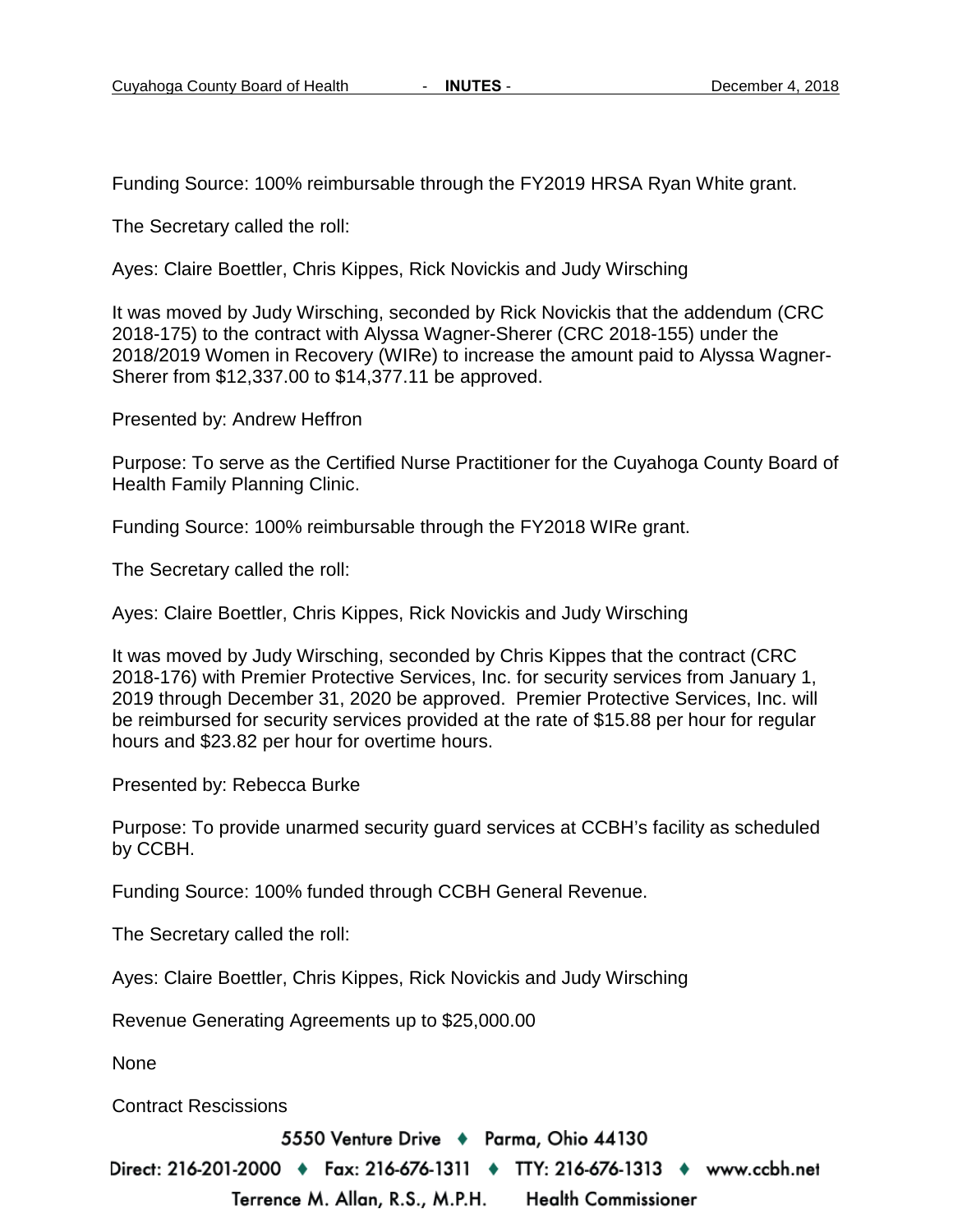None

**Other Business** 

None

Public Comment - N/A.

Thereupon, it was moved by Judy Wirsching, seconded by Rick Novickis, that the following Motion be adopted:

BE IT RESOLVED that the meeting be adjourned at 1:56 p.m.

The Secretary called the roll:

Ayes: Claire Boettler, Chris Kippes, Rick Novickis and Judy Wirsching

MAl

**Committee Chair** 

Clerk

5550 Venture Drive + Parma, Ohio 44130 Direct: 216-201-2000 + Fax: 216-676-1311 + TTY: 216-676-1313 + www.ccbh.net Terrence M. Allan, R.S., M.P.H. **Health Commissioner**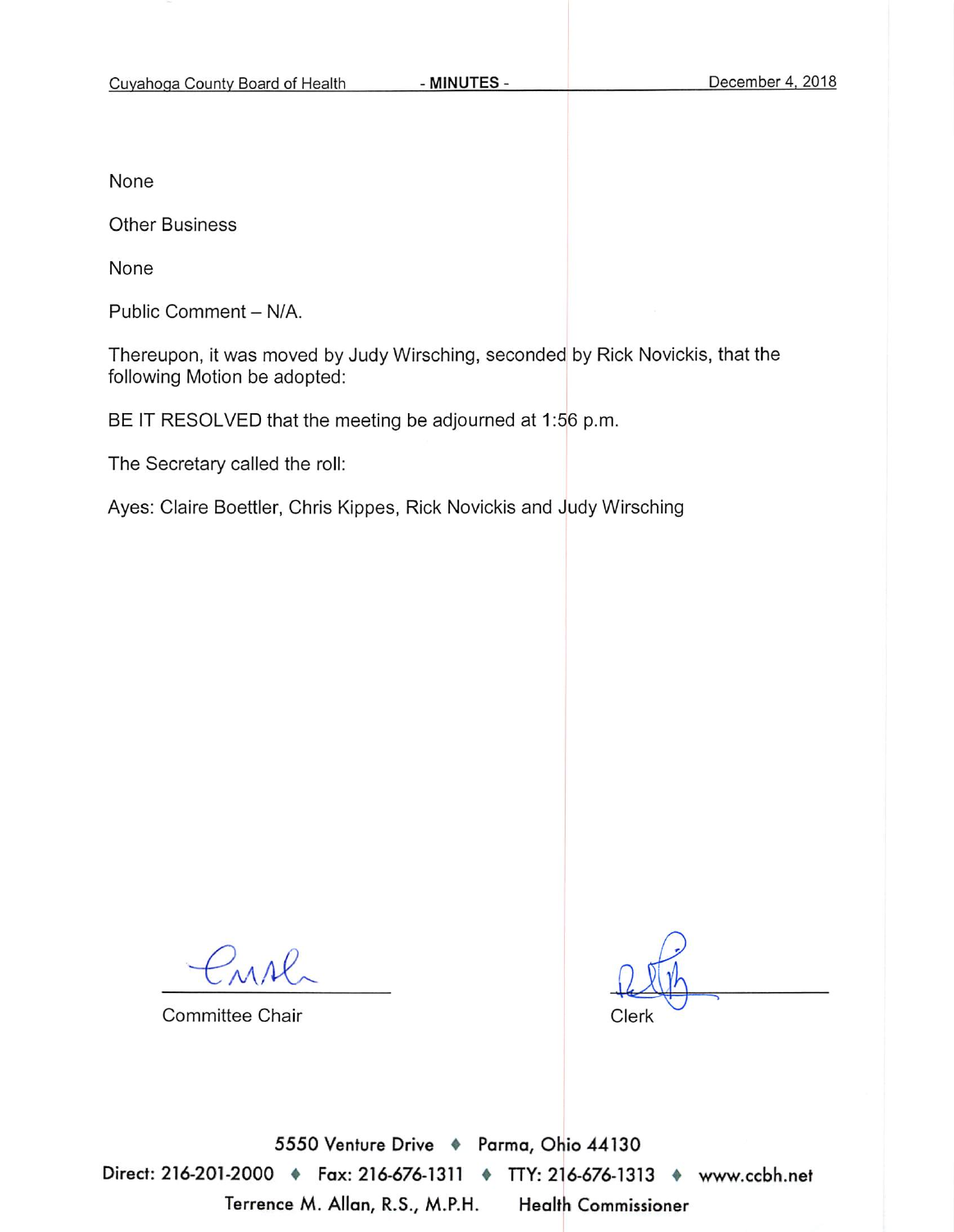### **RFP RESULTS**

| Program:       | Administration                      |
|----------------|-------------------------------------|
| Title:         | Housekeeping & Maintenance Services |
| <b>RFP No:</b> | 2018-01                             |
| <b>CRC No:</b> | 2018-159                            |

| The following quotes were opened on: | 11/20/18 @ 11:03am |
|--------------------------------------|--------------------|
| Opened by:                           | Rebecca Burke      |
| Logged in by:                        | Judy Wirsching     |

|                                                                 | <b>HOUSE EEPING</b>        | <b>AINTENANCE</b> |  |
|-----------------------------------------------------------------|----------------------------|-------------------|--|
| <b>RECEI ED</b>                                                 | <b>UOTE</b><br><b>UOTE</b> |                   |  |
| 11/20/18 @ 10:43am                                              | \$2,635.00                 | \$1,425.00        |  |
| DISQUALIFIED (only submitted proposal via email not sealed bid) |                            |                   |  |
| 11/14/18 @ 12:39pm                                              | \$2,730.00                 | \$1,400.00        |  |
| 11/19/18 @ 1:29pm                                               | \$3,005.00                 | \$1,045.00        |  |
| 11/14/18 @ 3:06pm                                               | \$2,779.38                 | \$1,350.00        |  |
|                                                                 |                            |                   |  |

Quote Amounts are represented as monthly costs

### **Recommended award: Hott Associates**

#### **Brief** ustification:

The RFP was posted to the website for 4 weeks and emailed to 15 vendors directly including vendors from the diverse, small business listing. We received 4 qualified quotes for services and 1 quote that was disqualified.

Bids were evaluated on a 50 point scale by an evaluation team of 3 and pricing was evaluated based on monthly service fees for cleaning and maintenace, as well as, consideration for ancillary services required throughtout the contract period (i.e. carpet cleaning). Hott Associates, Inc. submitted the lowest and best quote for cleaning and maintenance services. They are a local, certified SBE, WBE. Hott Associates, Inc. is our current vendor and the quoted rate is a 6.3% increase on the current contracted rate.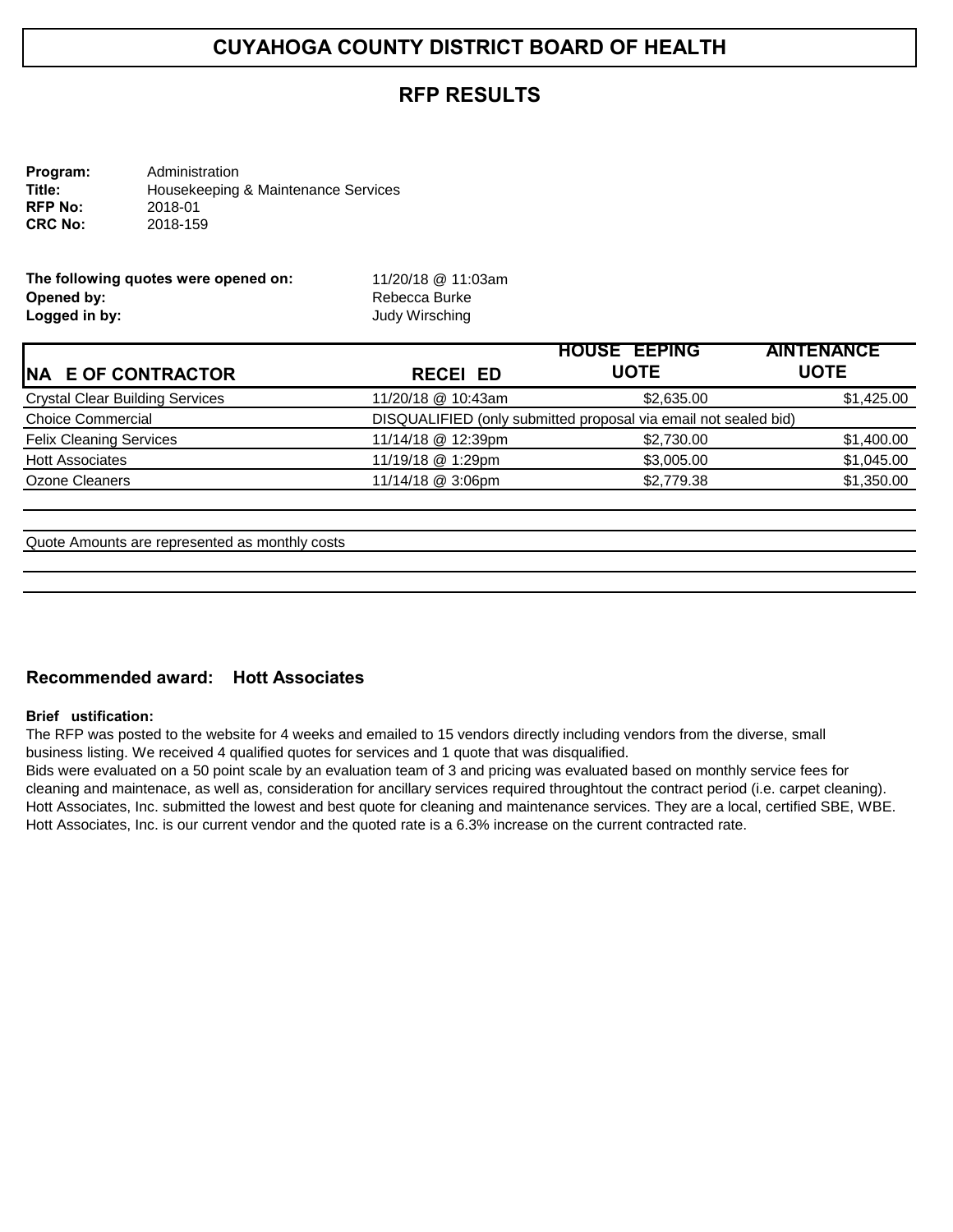| Name:             |
|-------------------|
| <b>Address:</b>   |
| City, State, Zip: |
| PPN#              |
| # of Bedrooms     |

Kling Residence 27389 Cook Road Olmsted Twp.,Ohio, 44138 264-05-017 3

**The following quotes were received and opened:** 

| <b>Name of Contractor:</b>            | Connection -<br>Construction<br>Quote | Tap-In/Sewer<br><b>Connection Fee</b> | <b>WPCLF</b><br><b>Program Cost</b><br>85% | <b>Owner Match</b><br>15% | <b>Project Cost</b> |
|---------------------------------------|---------------------------------------|---------------------------------------|--------------------------------------------|---------------------------|---------------------|
| <b>Bull Construction Services LLC</b> | \$7,550.00                            | \$5,000.00                            | \$10,667.50                                | \$1,882.50                | \$12,550.00         |
|                                       |                                       |                                       |                                            |                           |                     |
|                                       |                                       |                                       |                                            |                           |                     |
|                                       |                                       |                                       |                                            |                           |                     |
|                                       |                                       |                                       |                                            |                           |                     |
|                                       |                                       |                                       |                                            |                           |                     |
|                                       |                                       |                                       |                                            |                           |                     |
|                                       |                                       |                                       |                                            |                           |                     |
|                                       |                                       |                                       |                                            |                           |                     |
|                                       |                                       |                                       |                                            |                           |                     |
|                                       |                                       |                                       |                                            |                           |                     |
|                                       |                                       |                                       |                                            |                           |                     |
|                                       |                                       |                                       |                                            |                           |                     |
|                                       |                                       |                                       |                                            |                           |                     |
|                                       |                                       |                                       |                                            |                           |                     |

**Bids Reviewed by:** 

N. McConoughey & M. Schueneman

**Selected Contractor Bid:** 

Bull Construction Services LLC

**Connection Fee/Tap-In Fee Paid To:** 

Cuyahoga County Department of Public Works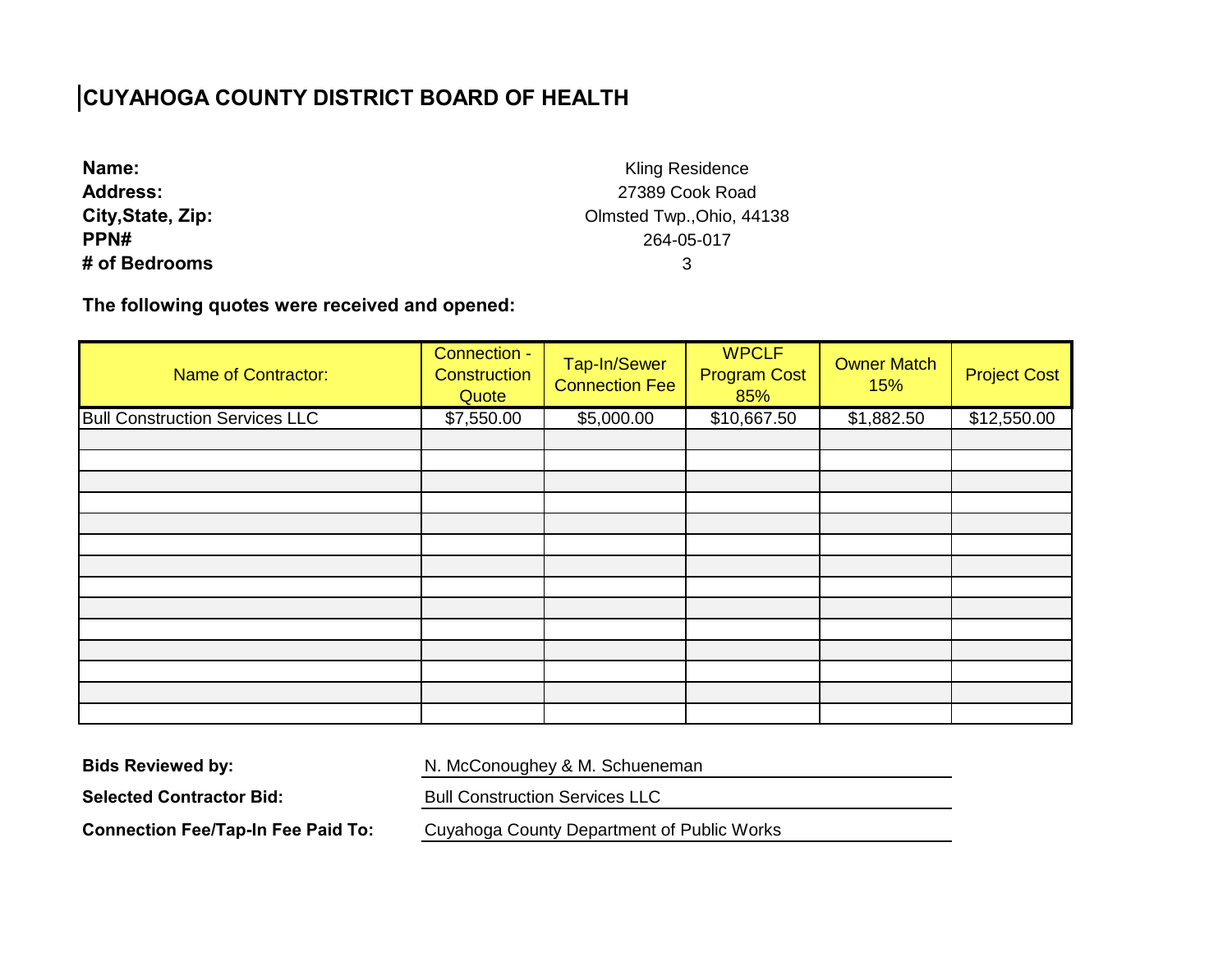| Name:             |
|-------------------|
| <b>Address:</b>   |
| City, State, Zip: |
| <b>PPN#</b>       |
| # of Bedrooms     |

Bennett Residence 27397 Bagley Road Olmsted Township, Ohio, 44138 265-01-013 4

### **The following quotes were received and opened:**

| <b>Name of Contractor:</b>               | Connection -<br><b>Construction</b><br>Quote | Tap-In/Sewer<br><b>Connection Fee</b> | <b>WPCLF</b><br><b>Program Cost</b><br>85% | <b>Owner Match</b><br>15% | <b>Project Cost</b> |
|------------------------------------------|----------------------------------------------|---------------------------------------|--------------------------------------------|---------------------------|---------------------|
| <b>Bull Construction Services LLC</b>    | \$7,550.00                                   | \$5,000.00                            | \$10,667.50                                | \$1,882.50                | \$12,550.00         |
| <b>KMU Trucking &amp; Excavating LLC</b> | \$6,750.00                                   | \$5,000.00                            | \$9,987.50                                 | \$1,762.50                | \$11,750.00         |
|                                          |                                              |                                       |                                            |                           |                     |
|                                          |                                              |                                       |                                            |                           |                     |
|                                          |                                              |                                       |                                            |                           |                     |
|                                          |                                              |                                       |                                            |                           |                     |
|                                          |                                              |                                       |                                            |                           |                     |
|                                          |                                              |                                       |                                            |                           |                     |
|                                          |                                              |                                       |                                            |                           |                     |
|                                          |                                              |                                       |                                            |                           |                     |
|                                          |                                              |                                       |                                            |                           |                     |
|                                          |                                              |                                       |                                            |                           |                     |
|                                          |                                              |                                       |                                            |                           |                     |
|                                          |                                              |                                       |                                            |                           |                     |
|                                          |                                              |                                       |                                            |                           |                     |

**Bids Reviewed by:** 

N. McConoughey & M. Schueneman

**Selected Contractor Bid:** 

KMU Trucking & Excavating LLC

**Connection Fee/Tap-In Fee Paid To:** 

Cuyahoaga County Department of Public Works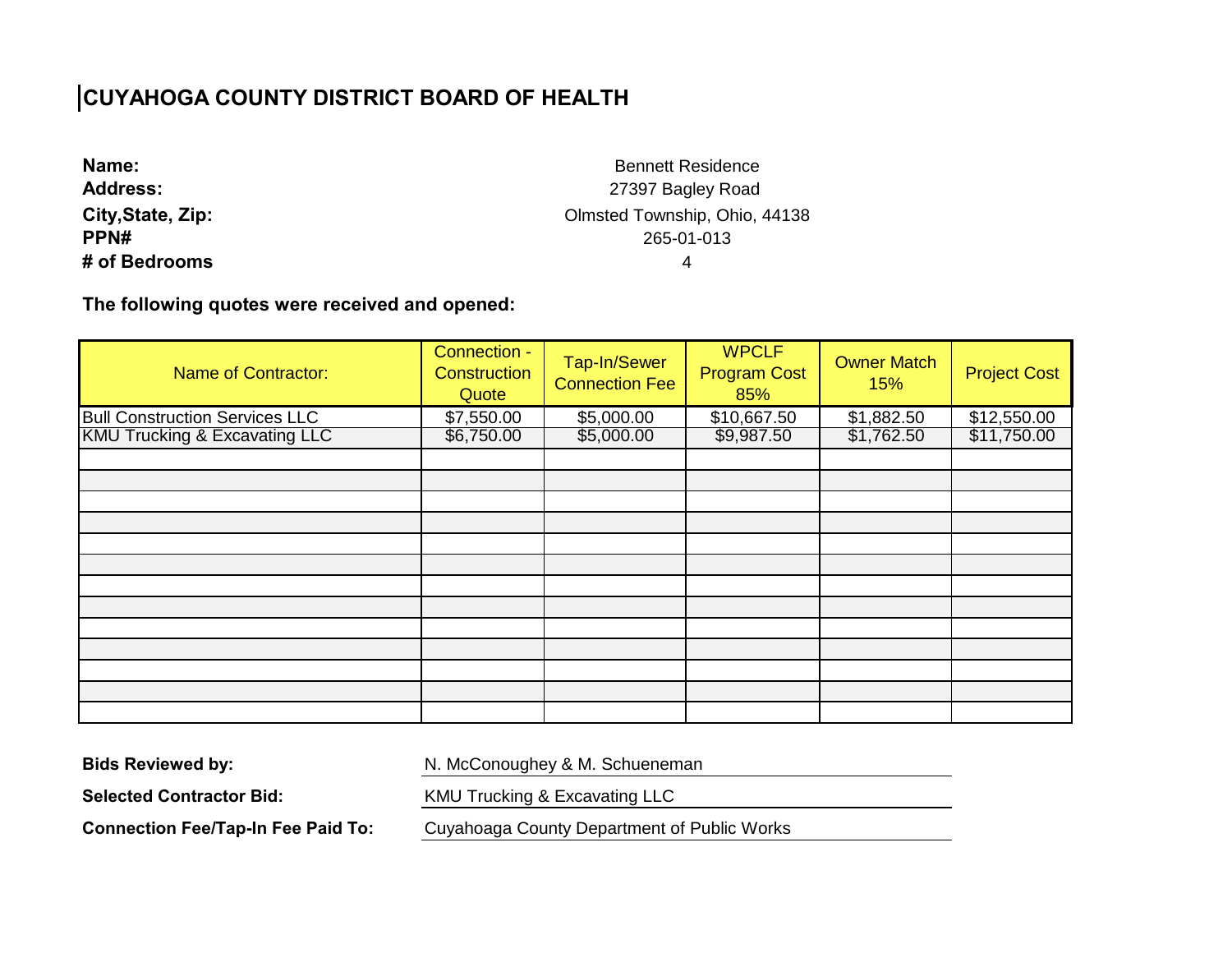| Name:             |
|-------------------|
| <b>Address:</b>   |
| City, State, Zip: |
| PPN#              |
| # of Bedrooms     |

Piskac Residence 8542 Riverview Road Brecksvill, Ohio 44141 602-12-004 3

### **The following quotes were received and opened:**

| <b>Name of Contractor:</b>            | Connection -<br>Construction<br>Quote | Tap-In/Sewer<br><b>Connection Fee</b> | <b>WPCLF</b><br><b>Program Cost</b><br>100% | <b>Owner Match</b><br>100% | <b>Project Cost</b> |
|---------------------------------------|---------------------------------------|---------------------------------------|---------------------------------------------|----------------------------|---------------------|
| <b>Bull Construction Services LLC</b> | \$13,700.00                           | \$0.00                                | \$13,700.00                                 | \$0.00                     | \$13,700.00         |
|                                       |                                       |                                       |                                             |                            |                     |
|                                       |                                       |                                       |                                             |                            |                     |
|                                       |                                       |                                       |                                             |                            |                     |
|                                       |                                       |                                       |                                             |                            |                     |
|                                       |                                       |                                       |                                             |                            |                     |
|                                       |                                       |                                       |                                             |                            |                     |
|                                       |                                       |                                       |                                             |                            |                     |
|                                       |                                       |                                       |                                             |                            |                     |
|                                       |                                       |                                       |                                             |                            |                     |
|                                       |                                       |                                       |                                             |                            |                     |
|                                       |                                       |                                       |                                             |                            |                     |
|                                       |                                       |                                       |                                             |                            |                     |
|                                       |                                       |                                       |                                             |                            |                     |
|                                       |                                       |                                       |                                             |                            |                     |

**Bids Reviewed by:** 

N. McConoughey & M. Schueneman

**Selected Contractor Bid:** 

Bull Costruction Services LLC

**Connection Fee/Tap-In Fee Paid To:** 

N/A